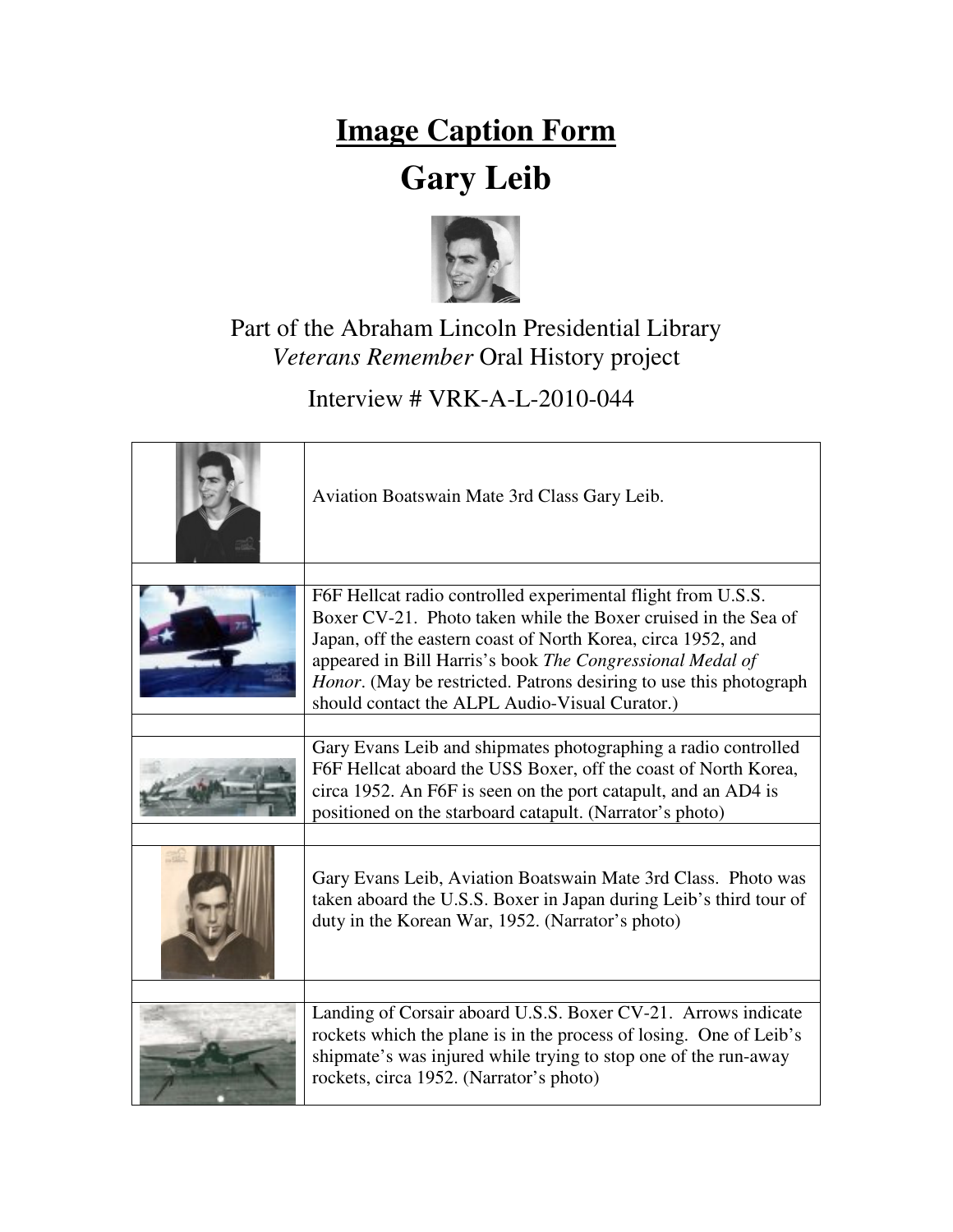| Official U.S. Navy photo of U.S.S. Boxer CV-21. The aircraft in<br>the foreground are Corsair F40s returning from a mission over<br>Korea, 1951. (This image is considered to be in the public<br>domain)                                                                                                                                                                                                          |
|--------------------------------------------------------------------------------------------------------------------------------------------------------------------------------------------------------------------------------------------------------------------------------------------------------------------------------------------------------------------------------------------------------------------|
|                                                                                                                                                                                                                                                                                                                                                                                                                    |
| Official U.S. Navy photo of U.S.S. Boxer CV-21. Pilot's view of<br>his approach toward the flight deck. Korea, 1952. (This image is<br>considered to be in the public domain)                                                                                                                                                                                                                                      |
|                                                                                                                                                                                                                                                                                                                                                                                                                    |
| Official U.S. Navy photo of U.S.S. Boxer CV-21. Aircraft are<br>Panther F9Fs returning from a mission over North Korea.<br>Another aircraft carrier and a cruiser can be seen in the<br>background. (This image is considered to be in the public domain)                                                                                                                                                          |
|                                                                                                                                                                                                                                                                                                                                                                                                                    |
| Official U.S. Navy photo of U.S.S. Boxer CV-21 following return<br>from her first tour in the Korean War. The photograph was taken<br>as the ship passed beneath the Golden Gate Bridge in San<br>Francisco on November 11, 1950. (This image is considered to be<br>in the public domain)                                                                                                                         |
|                                                                                                                                                                                                                                                                                                                                                                                                                    |
| Shipmates (left to right): Murl Laird from Sitkum, Oregon, Gary<br>E. Leib, Dudley Kovairk from Omaha and Norfolk, Nebraska<br>(deceased), and John Boden (deceased) from Greenfield, Ohio.<br>(Narrator's photo)                                                                                                                                                                                                  |
|                                                                                                                                                                                                                                                                                                                                                                                                                    |
| This group of officers and sailors was recommended for<br>decorations for bravery during the fire and explosions of August 6,<br>1952. Ship's Captain, Marshall B. Gurney and war correspondent<br>representing the Associated Press & United Press, for Edward R<br>Morrow at far right of photograph. Leib is in the center, back of<br>the photograph. (This image is considered to be in the public<br>domain) |
|                                                                                                                                                                                                                                                                                                                                                                                                                    |